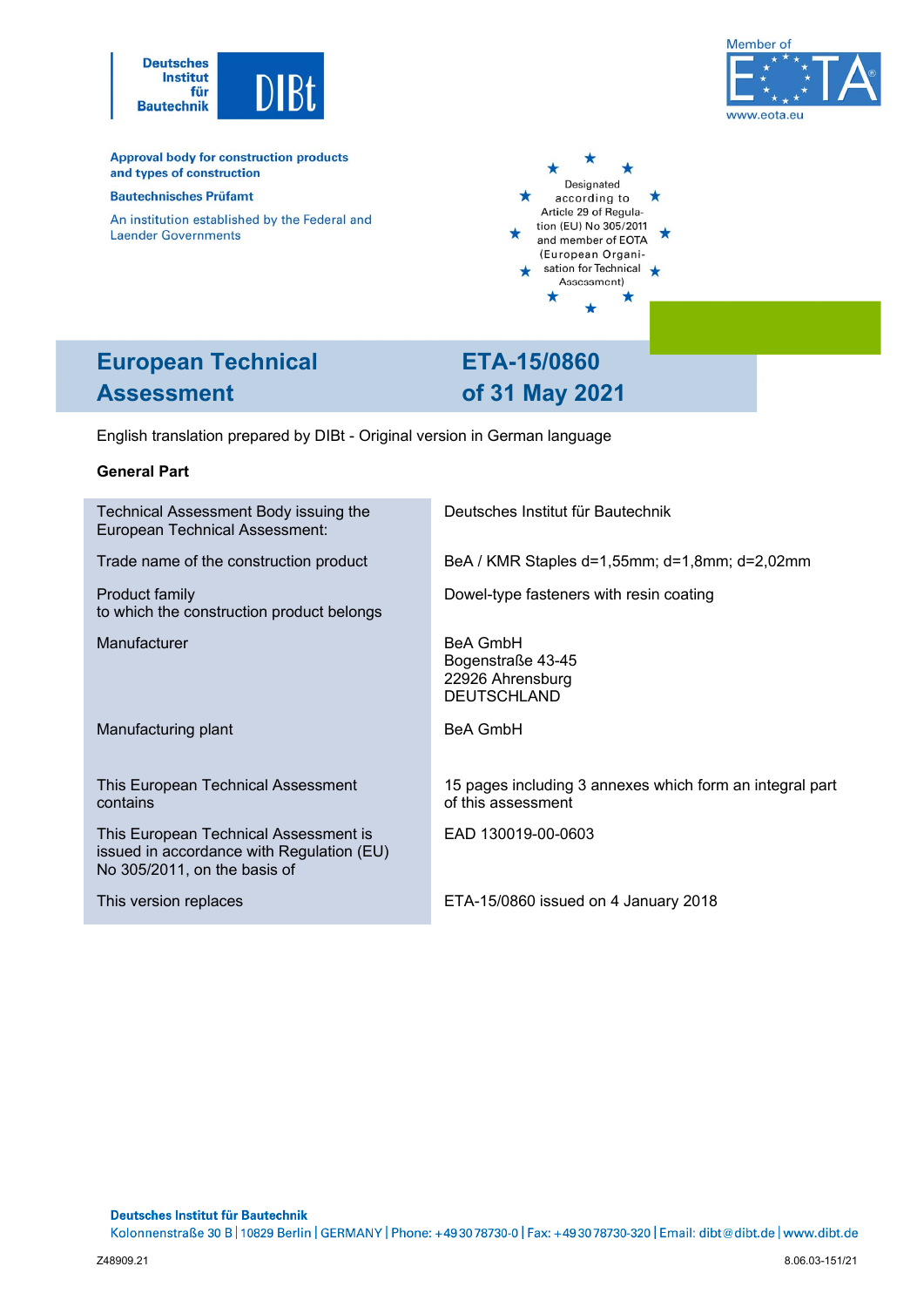

# **European Technical Assessment ETA-15/0860**

**Page 2 of 15 | 31 May 2021** 

English translation prepared by DIBt

The European Technical Assessment is issued by the Technical Assessment Body in its official language. Translations of this European Technical Assessment in other languages shall fully correspond to the original issued document and shall be identified as such.

Communication of this European Technical Assessment, including transmission by electronic means, shall be in full. However, partial reproduction may only be made with the written consent of the issuing Technical Assessment Body. Any partial reproduction shall be identified as such.

This European Technical Assessment may be withdrawn by the issuing Technical Assessment Body, in particular pursuant to information by the Commission in accordance with Article 25(3) of Regulation (EU) No 305/2011.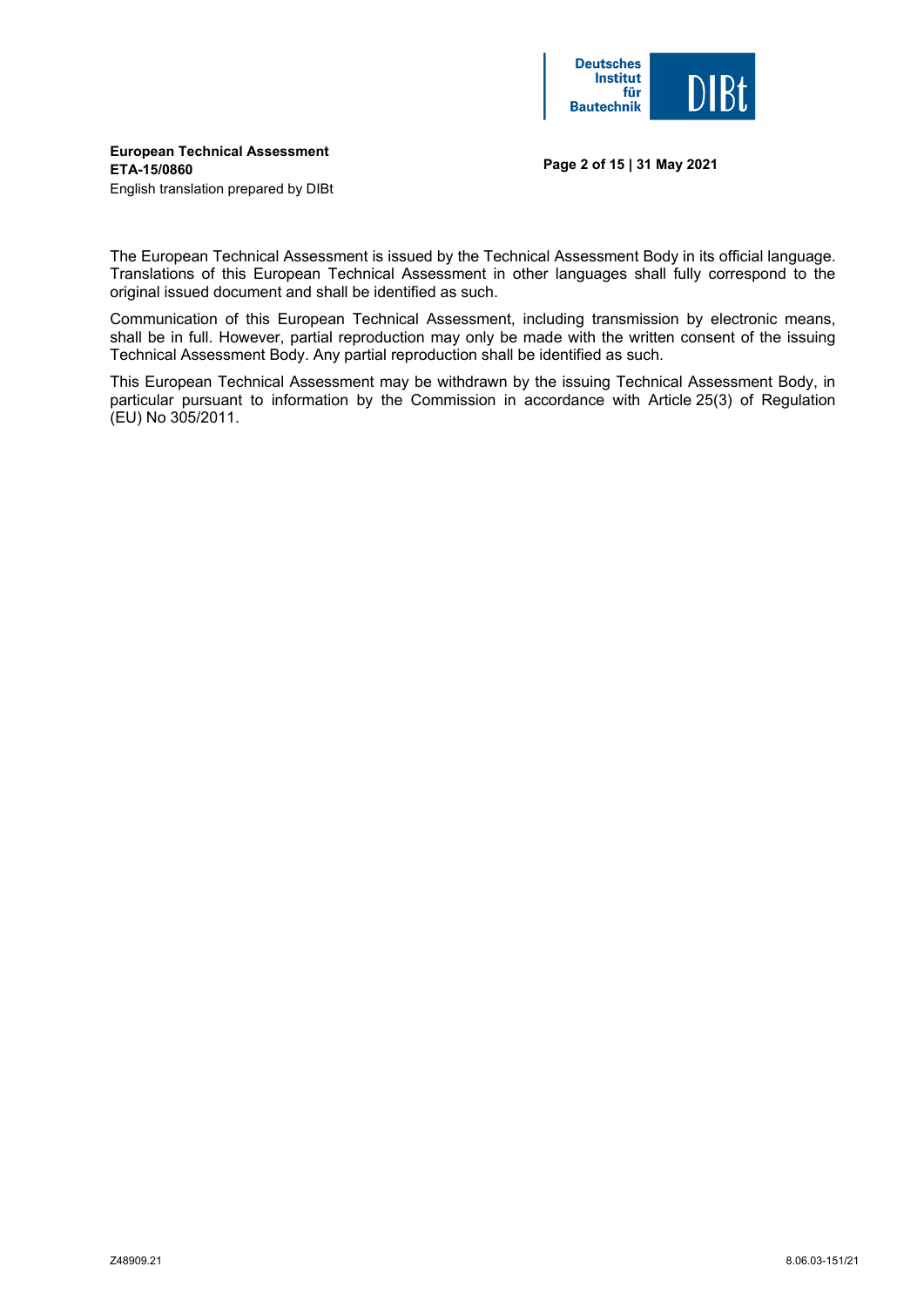

**Page 3 of 15 | 31 May 2021** 

**European Technical Assessment ETA-15/0860**  English translation prepared by DIBt

## **Specific Part**

### **1 Technical description of the product**

BeA/KMR Staples d=1,55mm, d=1,8mm and d=2,02mm are dowel type fasteners made of nonalloy steel rods according to EN ISO 16120 or made of stainless steel C 20 drawn from austenitic steel rods in accordance with EN 10088-1 for timber constructions. The staples have a special resin coating with a minimum length of 50 % of the legs.

The diameters of the staple legs are  $d=1,55$ mm +0/- 0,02mm,  $d=1,8$ mm +0/- 0,02 mm or d=2,02mm +0.02/- 0,01 mm. Further dimensions are shown in Annex 1.

# **2 Specification of the intended use in accordance with the applicable European Assessment Document**

The performances given in Section 3 are only valid if the BeA/KMR Staples d=1,55mm, d=1,8mm and d=2,02mm are used in compliance with the specifications and conditions given in Annex 1 to 3.

 The verifications and assessment methods on which this European Technical Assessment is based lead to the assumption of a working life of staples of at least 50 years. The indications given on the working life cannot be interpreted as a guarantee given by the producer, but are to be regarded only as a means for choosing the right products in relation to the expected economically reasonable working life of the works.

### **3 Performance of the product and references to the methods used for its assessment**

### **3.1 Mechanical resistance and stability (BWR 1)**

| <b>Essential characteristic</b>                             | Performance |
|-------------------------------------------------------------|-------------|
| <b>Dimensions</b>                                           | See Annex 1 |
| Characteristic yield moment                                 | See Annex 3 |
| Withdrawal capacity for short-term and medium-term<br>loads | See Annex 3 |
| Withdrawal capacity for long term and permanent<br>loads    | See Annex 3 |
| Characteristic head pull-through parameter                  | See Annex 3 |
| Minimum tensile strength of the wire                        | See Annex 3 |
| Minimum and maximum thickness of the connected<br>material  | See Annex 3 |
| Durability against corrosion                                | See Annex 2 |
| Durability of the resin coating                             | See Annex 2 |

### **3.2 Safety in case of fire (BWR 2)**

| <b>Essential characteristic</b> | Performance  |
|---------------------------------|--------------|
| Reaction to fire                | Euroclass A1 |

### **3.3 Safety and accessibility in use (BWR 4)**

The essential characteristics of BWR 4 have been covered by BWR 1.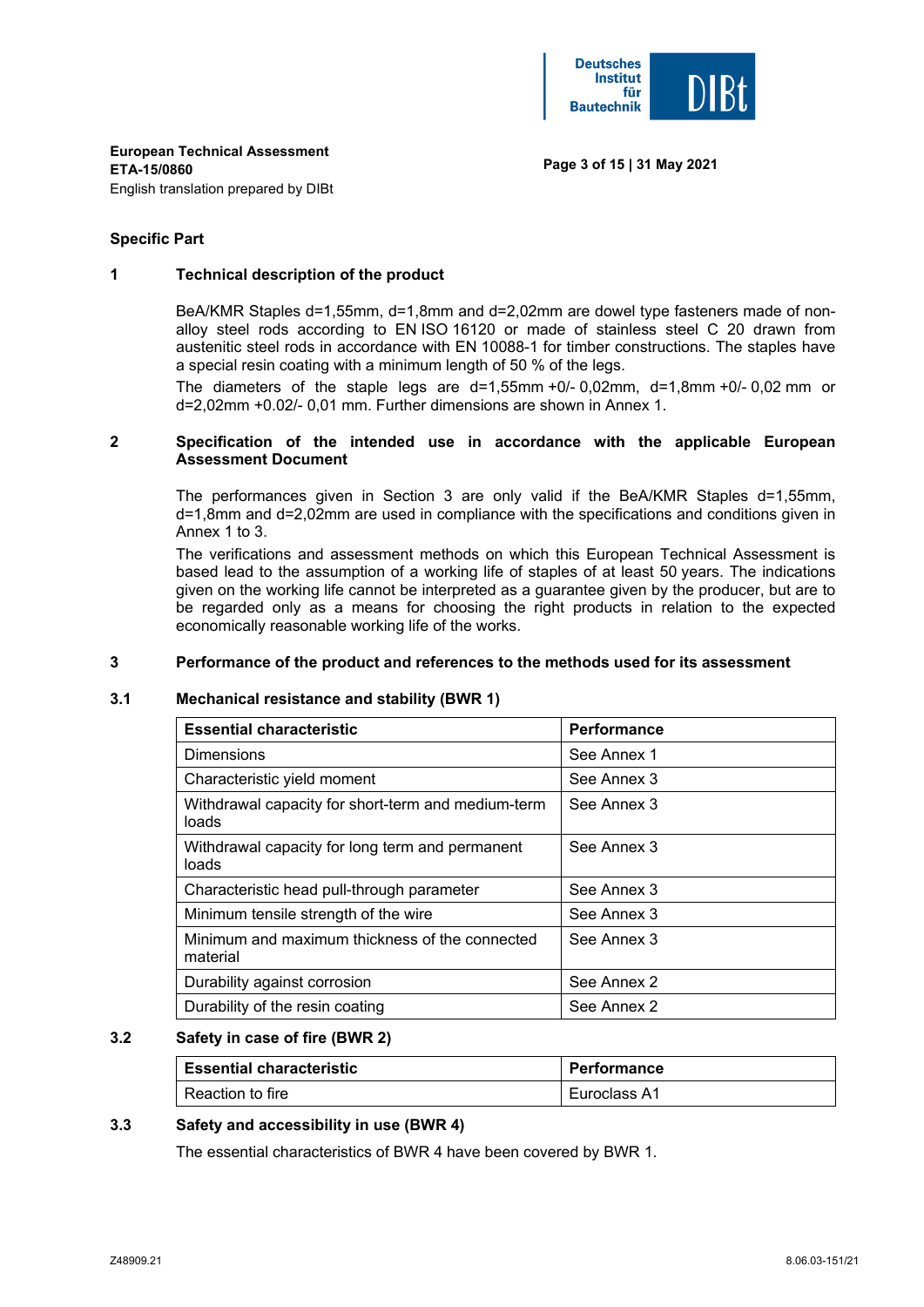

# **European Technical Assessment**

### **ETA-15/0860**

# **Page 4 of 15 | 31 May 2021**

English translation prepared by DIBt

# **4 Assessment and verification of constancy of performance (AVCP) system applied, with reference to its legal base**

 In accordance with EAD No.130019-00-0603, the applicable European legal act is: [1997/176/EC(EU)].

The system to be applied is: 3

# **5 Technical details necessary for the implementation of the AVCP system, as provided for in the applicable EAD**

Technical details necessary for the implementation of the AVCP system are laid down in the control plan deposited with Deutsches Institut für Bautechnik.

Issued in Berlin on 31 May 2021 by Deutsches Institut für Bautechnik

Anja Dewitt *beglaubigt:* Head of Section National Contract of Section National Contract of Section National Contract of National Contract of National Contract of National Contract of National Contract of National Contract of National Contract of N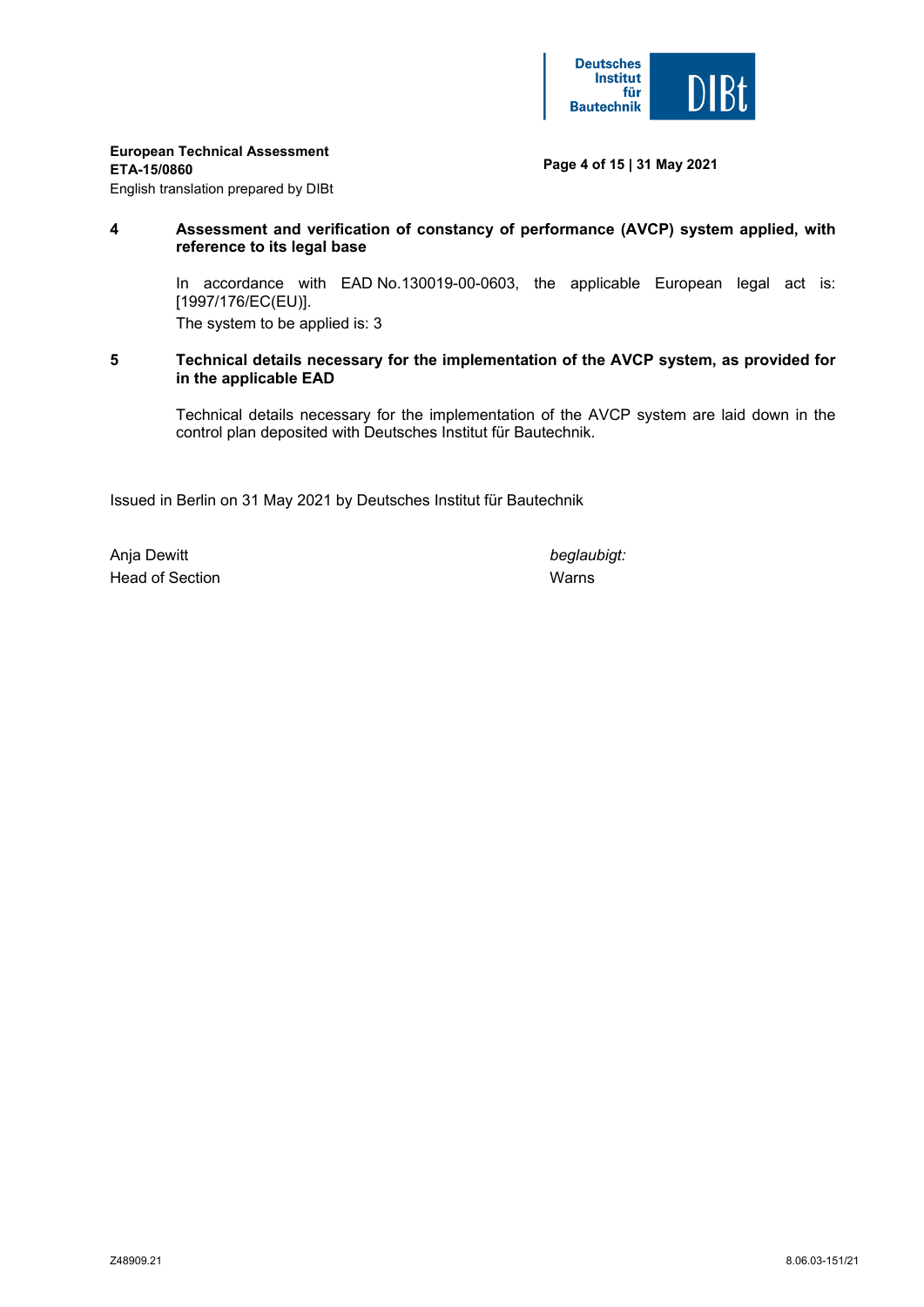#### **Page 5 of European Technical Assessment ETA-15/0860 of 31 May 2021**



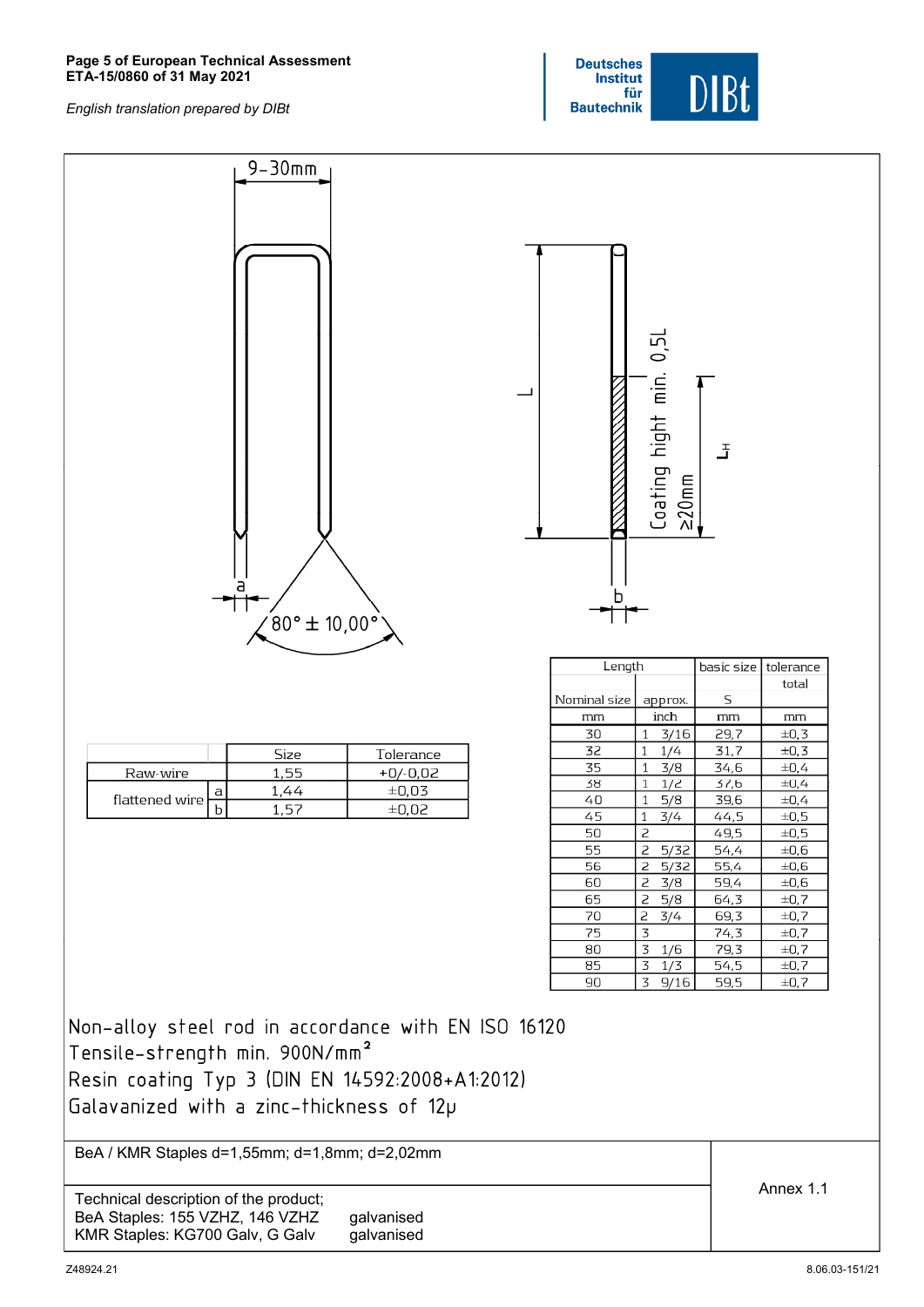#### **Page 6 of European Technical Assessment ETA-15/0860 of 31 May 2021**



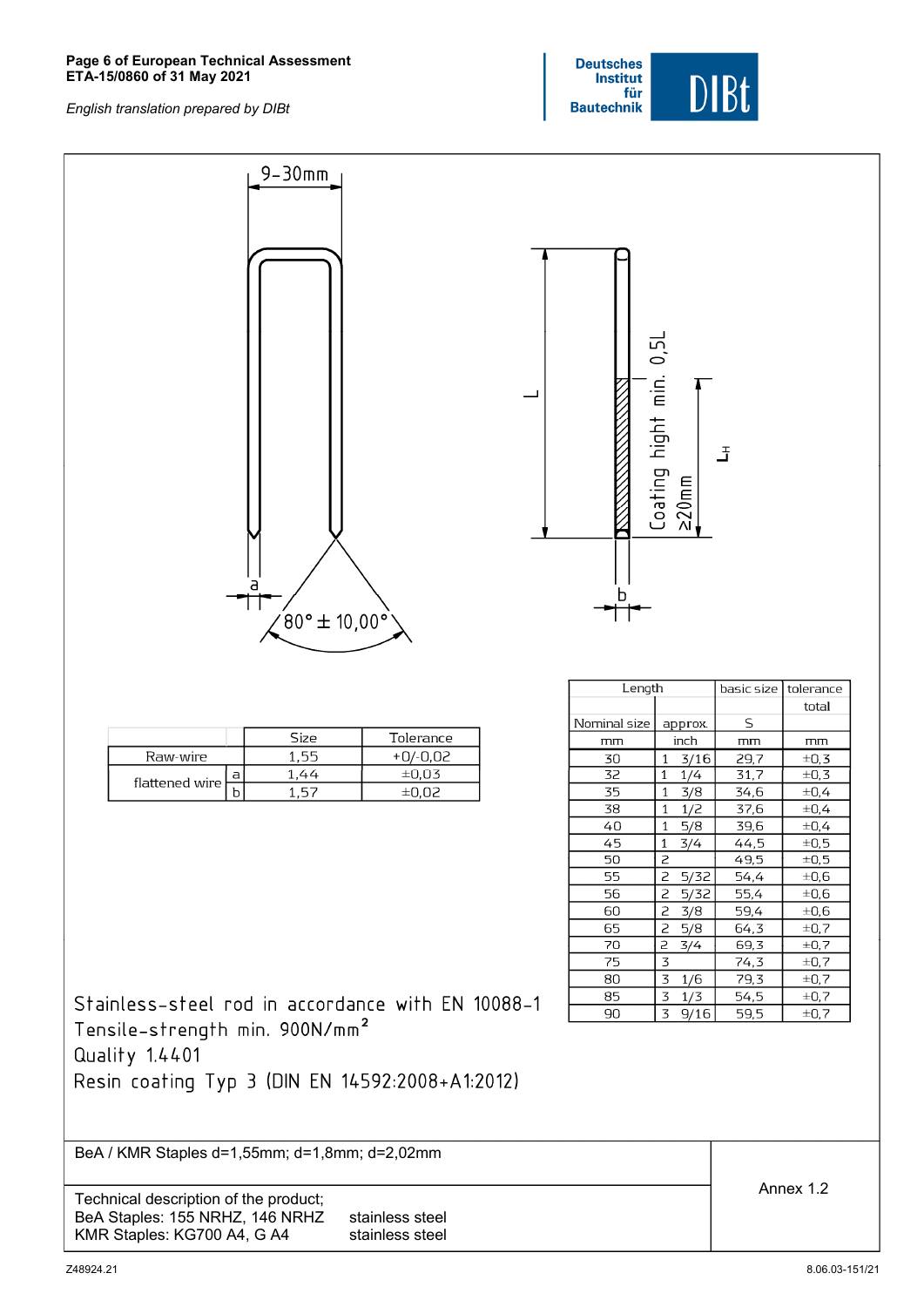#### **Page 7 of European Technical Assessment ETA-15/0860 of 31 May 2021**

*English translation prepared by DIBt*





KMR Staples: Q Galv galvanised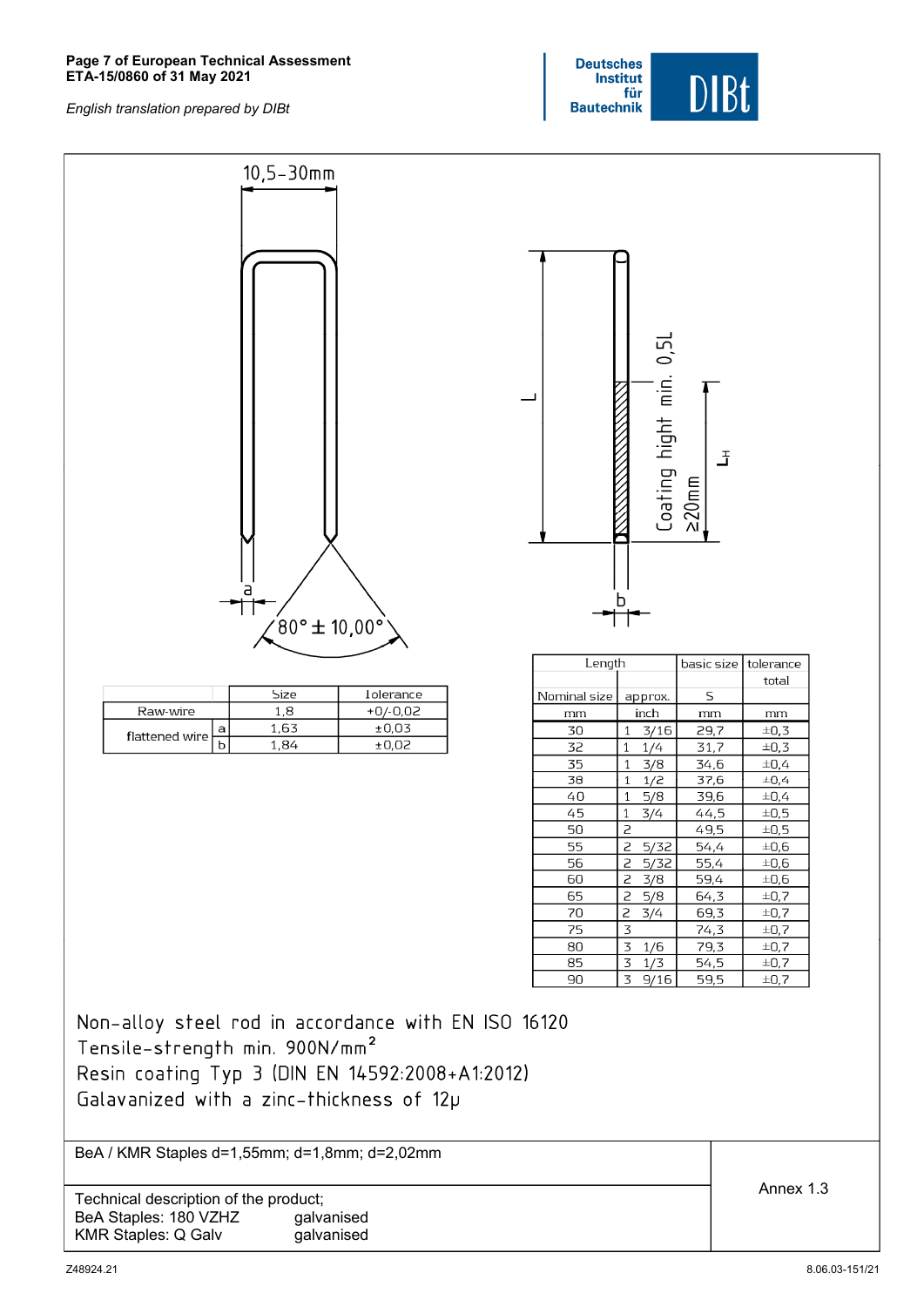#### **Page 8 of European Technical Assessment ETA-15/0860 of 31 May 2021**



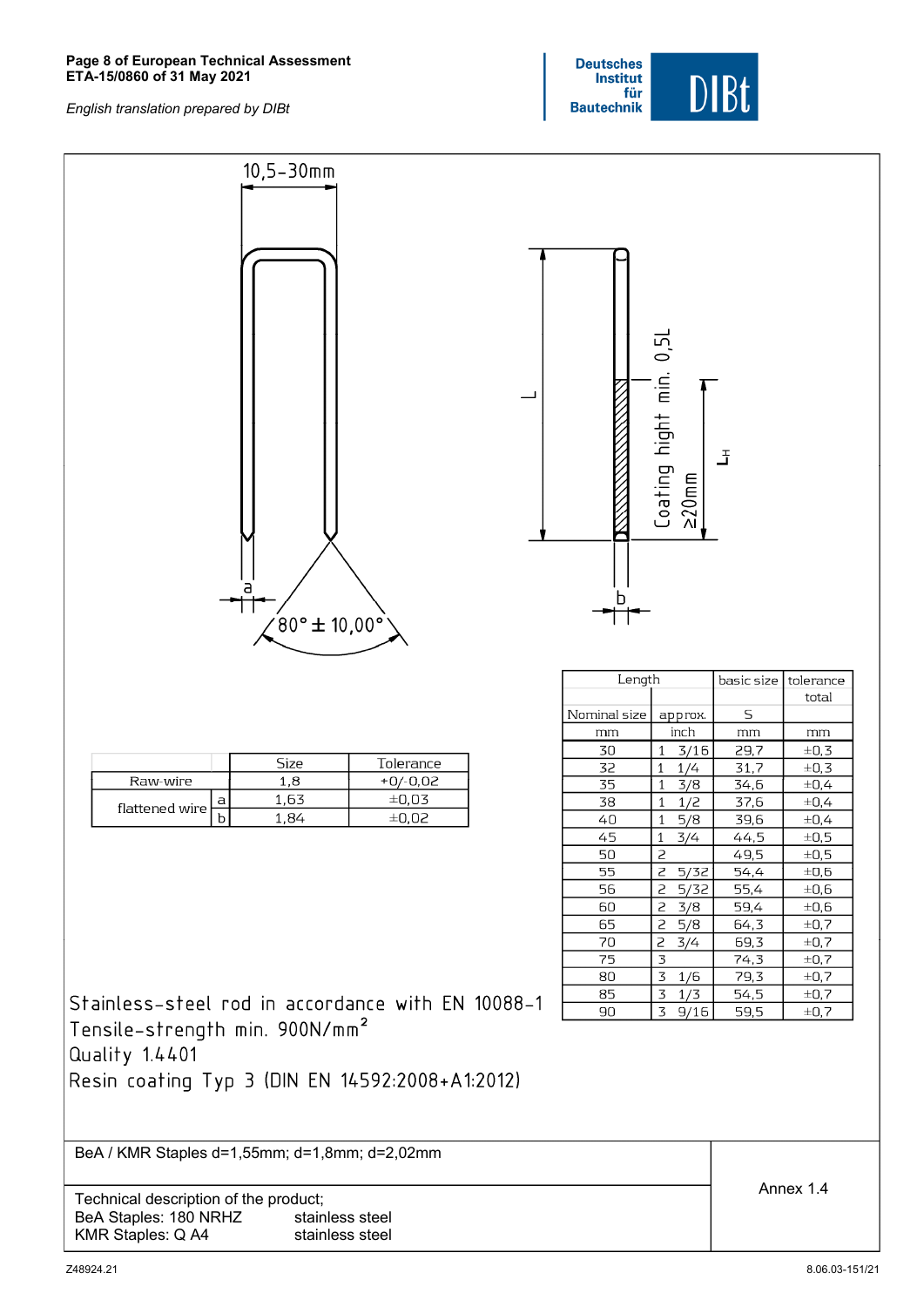#### **Page 9 of European Technical Assessment ETA-15/0860 of 31 May 2021**



| $11,6 - 30$ mm<br>a<br>$(80° \pm 10,00°)$                                                                                             | Coating hight min. 0,51 | $\geq$ 20mm       | Ŧ              |                        |
|---------------------------------------------------------------------------------------------------------------------------------------|-------------------------|-------------------|----------------|------------------------|
|                                                                                                                                       | Length                  |                   | basic size     | tolerance              |
|                                                                                                                                       |                         |                   |                | total                  |
|                                                                                                                                       | Nominal size            | approx.           | $\mathsf S$    |                        |
|                                                                                                                                       | mm<br>1                 | inch              | mm             | mm                     |
|                                                                                                                                       | 40<br>45<br>1           | 5/8<br>3/4        | 39,5<br>44,5   | $\pm 0.5$<br>$\pm 0,5$ |
| Size<br>Tolerance                                                                                                                     | $\overline{c}$<br>50    |                   | 49,5           | $\pm 0,5$              |
| Raw-wire<br>2,02<br>$+0,02/-0,01$                                                                                                     | 2<br>55                 | 5/32              | 54,5           | $\pm 0,5$              |
| 1,84<br>±0,03<br>а                                                                                                                    | $\overline{z}$<br>60    | 3/8               | 59,5           | $\pm 0,5$              |
| flattened wire<br>$\overline{b}$<br>2,12<br>±0,02                                                                                     | 63<br>2                 | 7/16              | 62,5           | $\pm 0.5$              |
|                                                                                                                                       | 65<br>2                 | 5/8               | 64,5           | $\pm 0.5$              |
|                                                                                                                                       | 70<br>2                 | 3/4               | 69,5           | $\pm 0.5$              |
|                                                                                                                                       | 3<br>75                 |                   | 74,5           | $\pm 0,5$              |
|                                                                                                                                       | $\overline{3}$<br>80    | 1/6               | 79,5           | $\pm 0,5$              |
|                                                                                                                                       | 85                      | $3 \t1/3$         | 84,5           | $\pm 0,5$              |
|                                                                                                                                       | 90                      | $3 \frac{9}{16}$  | 89,5           | $\pm 0.5$              |
|                                                                                                                                       | 100<br>4                |                   | 99,5           | $\pm 0.5$              |
|                                                                                                                                       | $4 -$<br>105            | 2/15              | 104,5          | $\pm 0,5$              |
|                                                                                                                                       | 110<br>$\overline{4}$   | 3/8               | 109,5          | $\pm 0,5$              |
|                                                                                                                                       | 120<br>4                | 3/4               | 119,5          | $\pm 0.5$              |
|                                                                                                                                       | 5<br>130<br>5<br>150    | 1/8               | 129,5          | $\pm 0.5$<br>$\pm 0.5$ |
| Non-alloy steel rod in accordance with EN ISO 16120                                                                                   | 160                     | 9/10<br>$6 \t1/3$ | 149,5<br>159,5 | $\pm 0.5$              |
|                                                                                                                                       | 170<br>6                | 7/10              | 169,5          | $\pm 0.5$              |
| Tensile-strength min. 900N/mm <sup>2</sup>                                                                                            |                         |                   |                |                        |
| Resin coating Typ 3 (DIN EN 14592:2008+A1:2012)                                                                                       |                         |                   |                |                        |
| Galavanized with a zinc-thickness of 12p                                                                                              |                         |                   |                |                        |
| BeA / KMR Staples d=1,55mm; d=1,8mm; d=2,02mm                                                                                         |                         |                   |                |                        |
| Technical description of the product;<br>BeA Staples: 200 VZHZ, 246 VZHZ<br>galvanised<br>KMR Staples: SD Galv, BS Galv<br>galvanised |                         |                   |                | Annex 1.5              |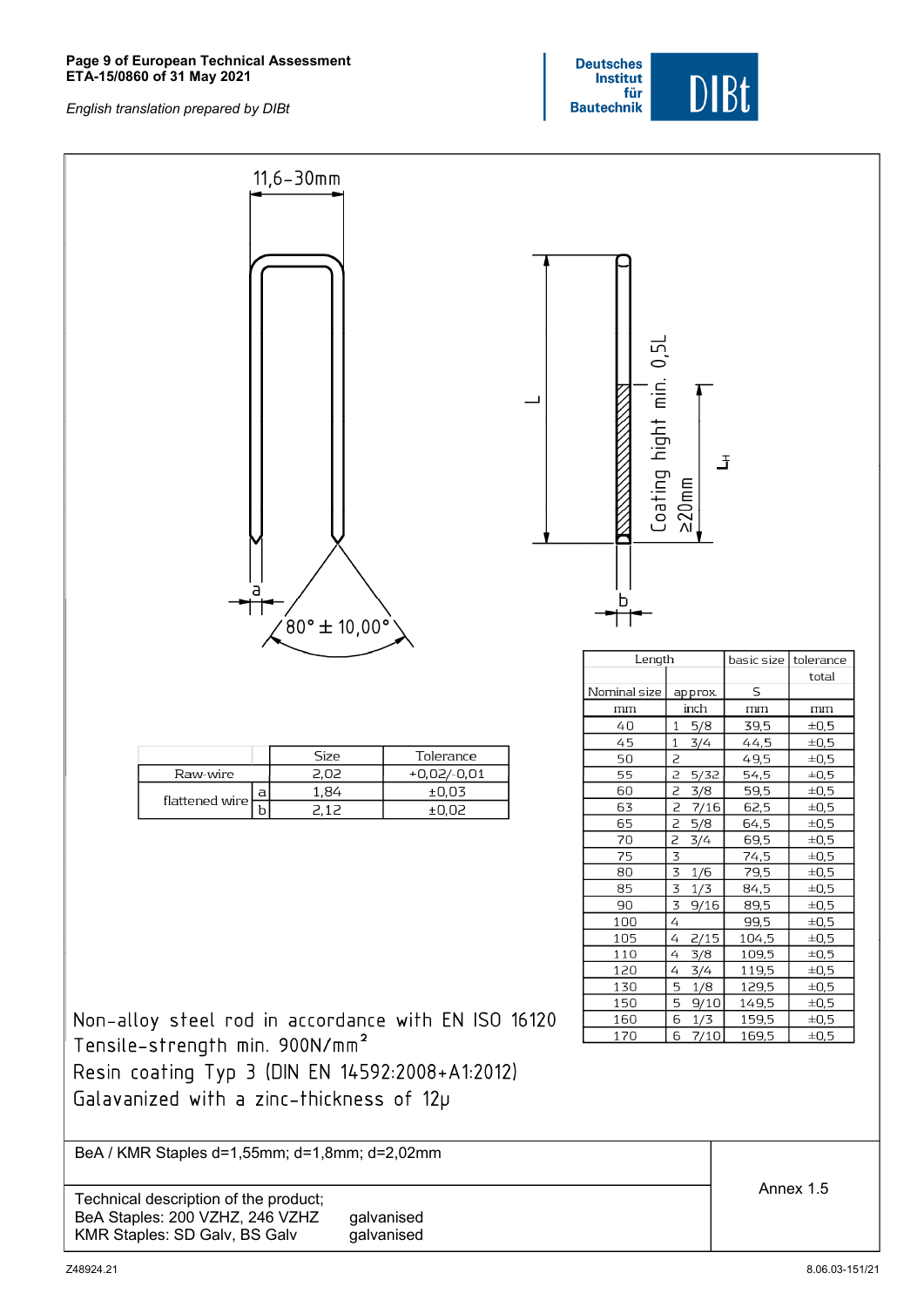#### **Page 10 of European Technical Assessment ETA-15/0860 of 31 May 2021**



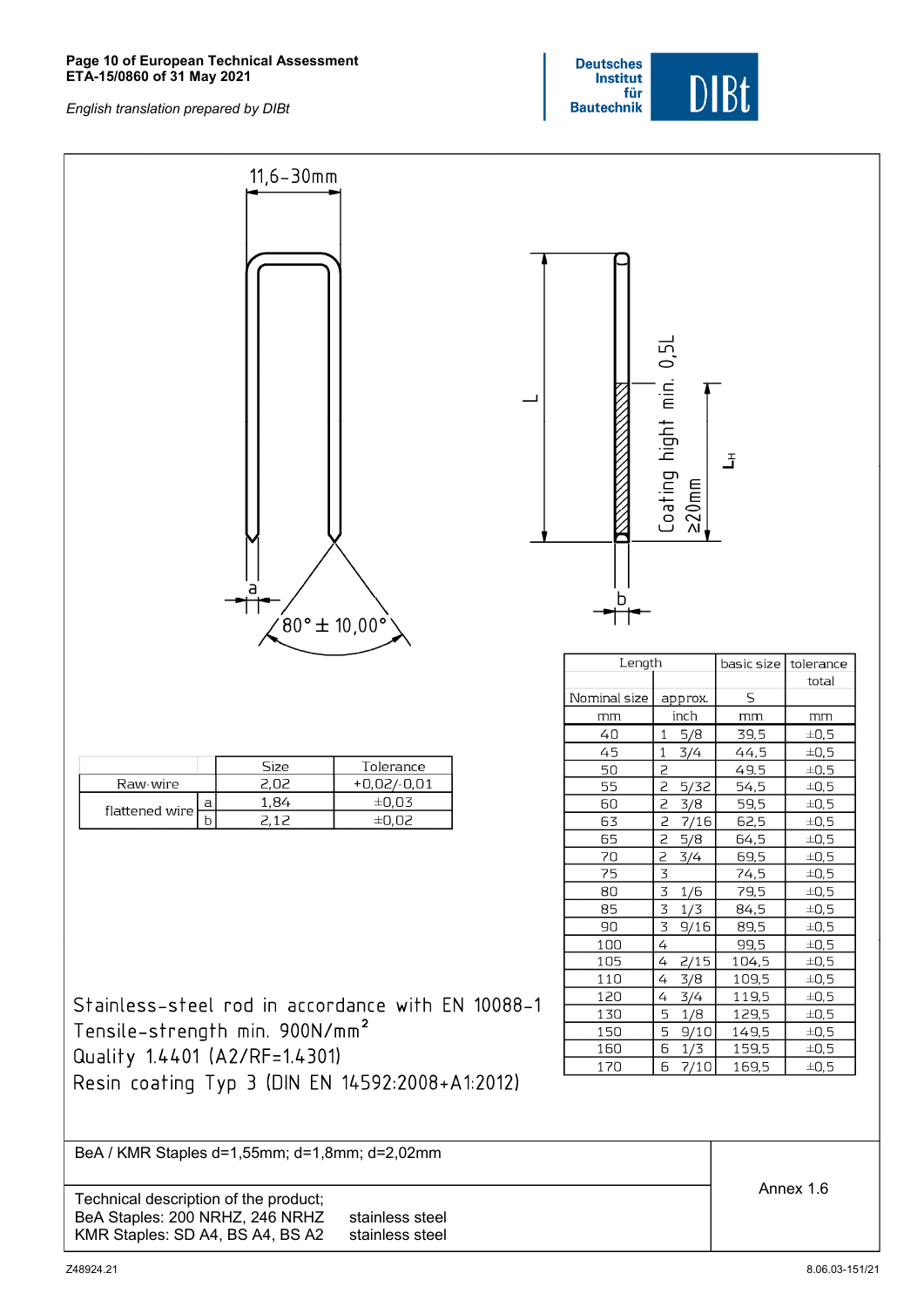*English translation prepared by DIBt* 

### **Deutsches Institut** für **Bautechnik**

# **Annex 2 Specifications of intended use**

# **A.2.1 Loading**

- Static and quasi-static loads (not relevant to fatigue)
- − Short-, medium-,longterm and permanent load duration withdrawal as well as shear

# **A.2.2 Connection material**

BeA/KMR Staples Type d=1,55mm, d=1,8mm, d=2,02mm are used for load bearing connections of the following material.

# Material for base building components

- − Solid timber (softwood) according to EN 338**1**/ EN 14081-1**2**,
- − Glued laminated timber (softwood) according to EN 14080**3**,
- − Glued solid timber according to EN 14080,
- − Laminated veneer lumber LVL according to EN 14374**4**,
- − Cross-laminated timber according to European technical approvals/assessments or national provisions that apply at the installation site.

# Material for connected building components

- − Oriented Strand Board (OSB) according to EN 300**5** and EN 13986**6**,
- − Plywood according to EN 636**7** and EN 13986,
- − Cement-bonded particle boards according to EN 634-2**8** and EN 13986,
- − Fibreboards according to EN 622-2**9**, EN 622-3**10** and EN 13986,
- − Laminated veneer lumber LVL according to EN 13986 in connection with EN 14279**11**,
- − Solid-wood panels according to EN 13353**12** and EN 13986,
- − Gypsum boards according to EN 520**13**, density ρ ≥ 680 kg/m³ but without Typ D,

Gypsum boards Typ D with a density of  $p \geq 800 \text{ kg/m}^3$ 

- − Gypsum boards with mat reinforcement according to EN 15283-1**14** and Gypsum fibre boards according to EN 15283-2**<sup>15</sup>**
- <sup>−</sup> Fibre-cement flat sheets Product specification and test methods according to EN 12467**<sup>16</sup>**
- <sup>−</sup> Thermal insultation products for buildings Factory made wood fibre (WF) products Specification according to EN 13171**<sup>17</sup>**

| $\mathbf{1}$            | EN 338:2016             | Timber structures - Strength classes                                                                                                                                   |
|-------------------------|-------------------------|------------------------------------------------------------------------------------------------------------------------------------------------------------------------|
| 2                       | EN 14081-1:2005+A1:2011 | Timber structures – Strength graded structural timber with rectangular cross section – Part 1: General<br>requirements                                                 |
| 3                       | EN 14080:2013           | Timber structures - Glued laminated timber and glued solid timber - Requirements                                                                                       |
| 4                       | EN 14374:2004           | Timber structures - Structural laminated veneer lumber - Requirements                                                                                                  |
| 5                       | EN 300:2006             | Oriented strand boards (OSB) – Definition, classification and specifications                                                                                           |
| 6                       | EN 13986:2004+A1:2015   | Wood-based panels for use in construction - Characteristics, evaluation of conformity and marking                                                                      |
| $\overline{\mathbf{r}}$ | EN 636:2012+A1:2015     | Plywood - Specifications                                                                                                                                               |
| 8                       | EN 634-2:2007           | Cement-bonded particleboards – Specifications – Part 2: Requirements for OPC bonded particleboards<br>for use in dry, humid and external conditions                    |
| 9                       | EN 622-2:2004           | Fibreboards - Specifications - Part 2: Requirements for hardboards                                                                                                     |
| 10                      | EN 622-3:2004           | Fibreboards - Specifications - Part 3: Requirements for medium boards                                                                                                  |
| 11                      | EN 14279:2009           | Laminated Veneer Lumber (LVL) – Definitions, classification and specifications                                                                                         |
| 12                      | EN 13353:2008+A1:2011   | Solid wood panels (SWP) - Requirements                                                                                                                                 |
| 13                      | EN 520:2004+A1:2009     | Gypsum plasterboards - Definitions, requirements and test methods                                                                                                      |
| 14                      | EN 15283-1:2008+A1:2009 | Gypsum boards with fibrous reinforcement – Definitions, requirements and test methods –<br>Part 1: Gypsum boards with mat reinforcement<br>Part 2: Gypsum fibre boards |
| 15                      | EN 15283-2:2008+A1:2009 | Gypsum boards with fibrous reinforcement – Definitions, requirements and test methods – Part 2: Gypsum<br>fibre boards                                                 |
| 16                      | EN 12467:2012+A1:2018   | Fibre-cement flat sheets – Product specification and test methods                                                                                                      |
| 17                      | EN 13171:2012+A1:2015   | Thermal insulation products for buildings – Factory made wood fibre (WF) products – Specification                                                                      |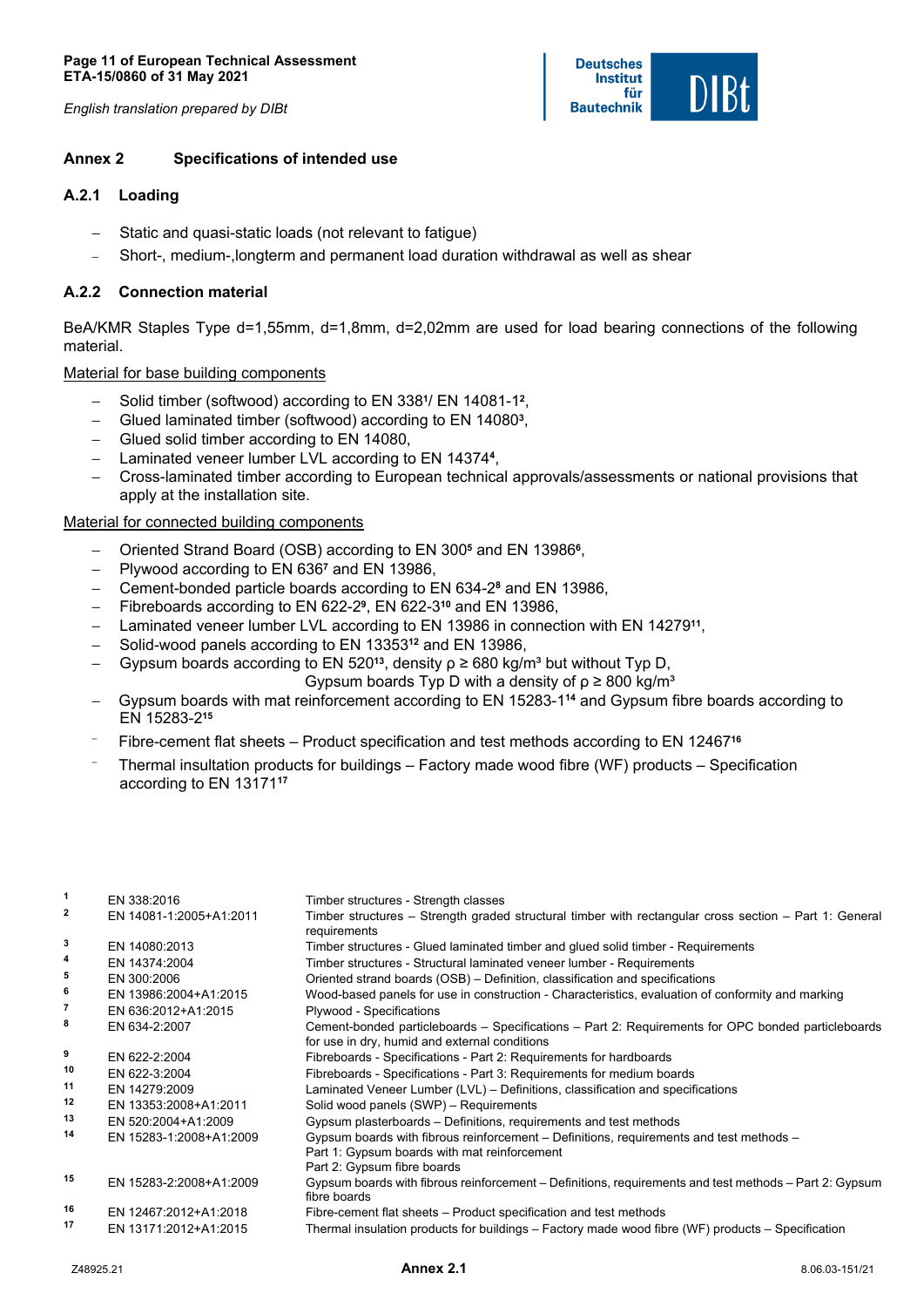*English translation prepared by DIBt* 



# **A.2.3 Use conditions (environmental conditions)**

## **A.2.3.1 Durability against corrosion**

BeA/KMR Staples d=1,55mm, d=1,8mm, d=2,02mm made of non-alloy steel rods are galvanized. The mean thickness of the zinc coating is 12 µm. Steel no. 1.4401 (A4) is used for BeA/KMR Staples d=1,55mm, d=1,8mm and d=2,02mm made of stainless steel.

# **A.2.3.2 Durability of the resin coating**

The resin coating  $I_H$  of BeA/KMR Staples d=1,55mm, d=1,8mm, d=2,02mm has a minimum length of 50 % of the legs according to Annex 1. The following kinds of resin are used:

Harz 975229.5.K180 Nr. 5229 Blau.

Data sheets of chemical compositions (as well as the process of application and drying for resin coatings) are deposited at Deutsches Institut für Bautechnik.

The resin coating fulfills the requirements of the EAD 130019-00-0603, clause 2.2.9 "durability of the resin coating".

# **A.2.3.3 Installation**

EN 1995-1-1**18** in conjunction with the respective national annex applies for the installation.

The pointside penetration length t<sub>2</sub> of the staples has to be at least 14<sup>-</sup>d.

For connections of wood fibre insulation material the maximum length of the leg is l = 85**·**d, the minimum width is b=20mm and the maximum thickness of the insulation is 70**·**d.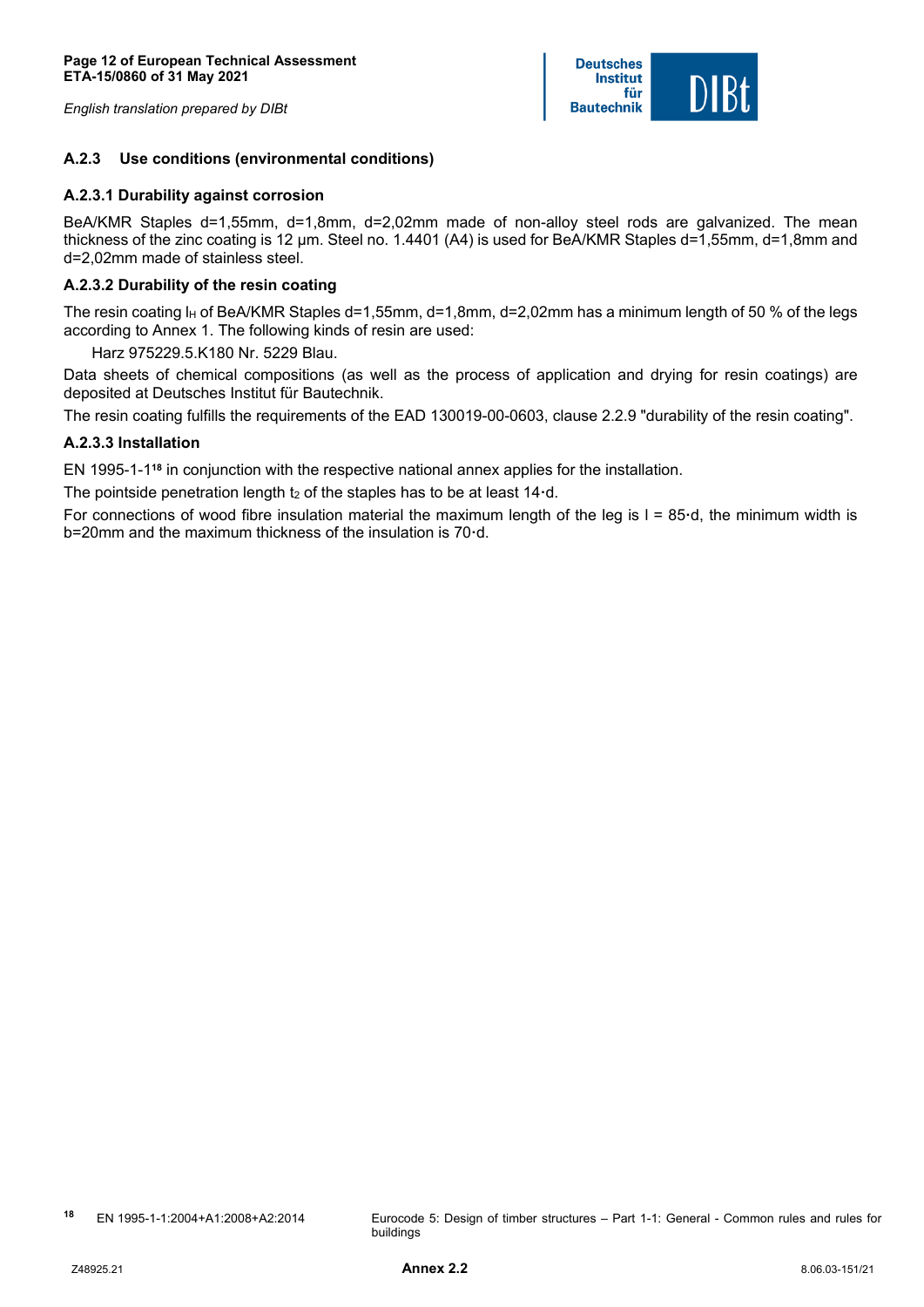#### **Page 13 of European Technical Assessment ETA-15/0860 of 31 May 2021**

*English translation prepared by DIBt* 

### **Deutsches Institut** für **Bautechnik**

# **Annex 3 Specifications of essential characteristics**

# **A.3.1 Characteristic yield moment according to EN 14592**

Table A.3.1 Characteristic yield moment M<sub>y,k</sub> [Nm] of one leg of BeA/KMR staples d=1,55mm, d=1,8mm, d=2,02mm

| <b>Type</b>                             | Nominal diameter<br>d in mm | <b>Characteristic yield moment</b><br>$M_{v,k}$ in Nm |                 |
|-----------------------------------------|-----------------------------|-------------------------------------------------------|-----------------|
|                                         |                             | galvanised                                            | stainless steel |
| 155 VZHZ, 146 VZHZ, KG700 Galv, G Galv  | 1,55                        | 0.64                                                  |                 |
| 155 NRHZ, 146 NRHZ, KG700 A4, G A4      |                             |                                                       | 0,71            |
| 180 VZHZ, Q Galv                        | 1,80                        | 0.97                                                  |                 |
| 180 NRHZ, Q A4                          |                             |                                                       | 1,02            |
| 200 VZHZ, 246 VZHZ, SD Galv, BS Galv    |                             | 1.28                                                  |                 |
| 200 NRHZ, 246 NRHZ, SD A4, BS A2, BS A4 | 2,02                        |                                                       | 1,37            |

# **A.3.2 Withdrawal capacity for short-term and medium-term loads**

The characteristic withdrawal parameter  $f_{ax,k}$  of one leg (at an angle of at least 30 $^{\circ}$  between the width of staple crown and the direction of the grain) for material with a characteristic density  $p_k \geq 350$  kg/m<sup>3</sup> as well as for short-term and medium-term withdrawal loads can be taken from Table A.3.2.

Tabelle A.3.2 Charakteristic withdrawal parameter  $f_{ax,k}$  of one leg of BeA/KMR staples d=1,55mm, d=1,8mm, d=2,02mm

| <b>Type</b>                             | <b>Nominal diameter</b><br>d in mm | Withdrawal parameter short- and<br>medium-term load<br>$f_{\rm ax,k}$ in N/mm <sup>2</sup> |                 |
|-----------------------------------------|------------------------------------|--------------------------------------------------------------------------------------------|-----------------|
|                                         |                                    | galvanised                                                                                 | stainless steel |
| 155 VZHZ, 146 VZHZ, KG700 Galv, G Galv  | 1,55                               | 7,8                                                                                        |                 |
| 155 NRHZ, 146 NRHZ, KG700 A4, G A4      |                                    |                                                                                            | 6,9             |
| 180 VZHZ, Q Galv                        |                                    | 6,7                                                                                        |                 |
| 180 NRHZ, Q A4                          | 1,80                               |                                                                                            | 5,9             |
| 200 VZHZ, 246 VZHZ, SD Galv, BS Galv    | 2,02                               | 6,3                                                                                        |                 |
| 200 NRHZ, 246 NRHZ, SD A4, BS A2, BS A4 |                                    |                                                                                            | 7,4             |

The withdrawal parameter according to Table A.3.2 have been determined for a maximum length of staples in the base building components of  $14 \cdot d \le t_2 \le 20 \cdot d$ .

# **A.3.3 Design value of withdrawal capacity for long-term and permanent loads**

The design value of withdrawal capacity for long-term and permanent loads for service class 1 and 2 for one staple may be taken to:

$$
R_{ax,d} = 70
$$
 N, mit  $\gamma_M = 1,3$ .

The design value of withdrawal capacity applies for a characteristic density of  $p_k \geq 350$  kg/m<sup>3</sup>.

## **A.3.4 Maximum thickness of base building components**

The maximum thickness  $t_1$  according to Table A.3.3 applies for base building components (made of material according to chapter A.2.2) depending on the density of base building components.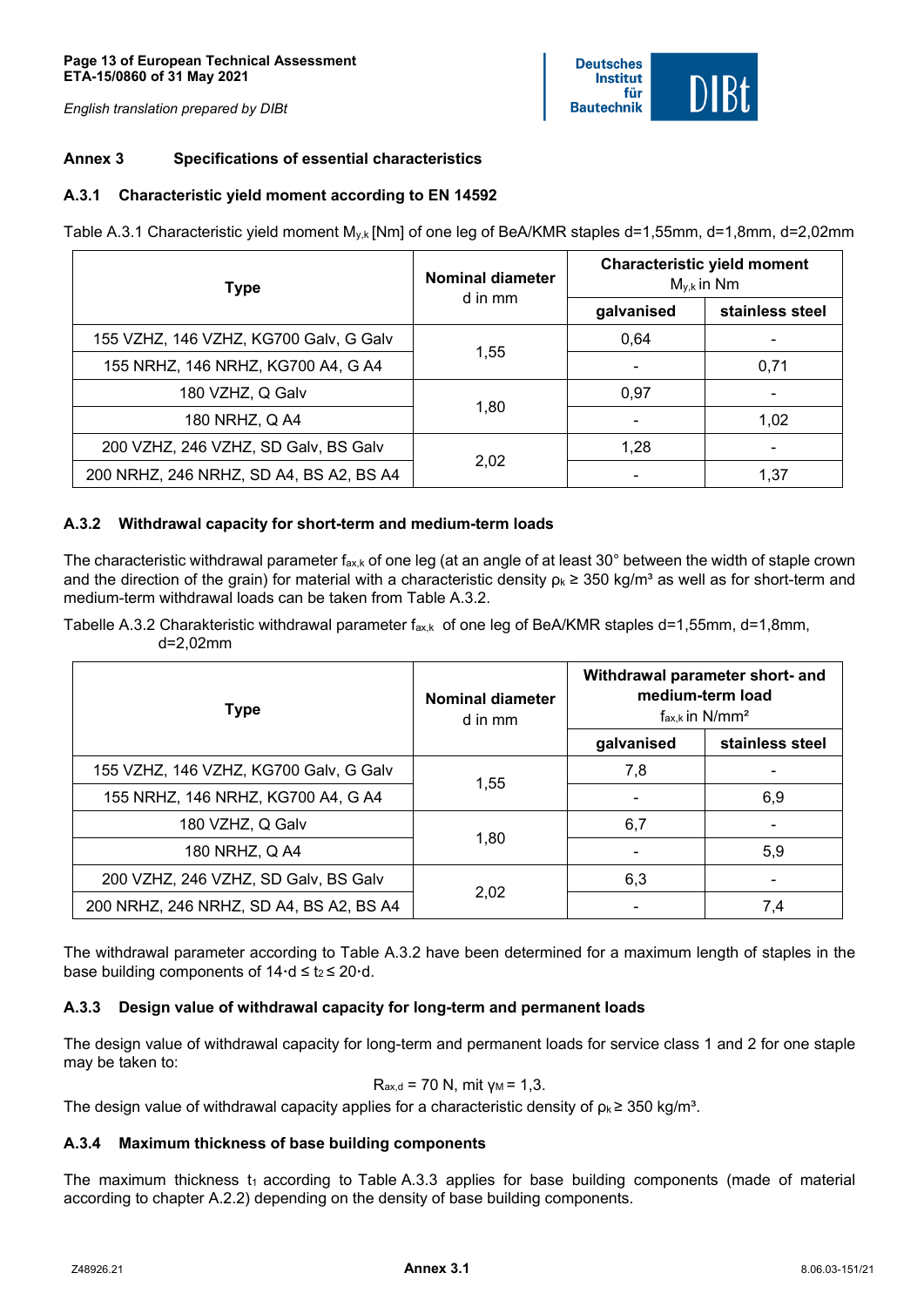

| <b>Maximum thickness</b><br>$t_1$ [mm] | Range of density<br>$pk$ [kg/m <sup>3</sup> ] | <b>Material of connected components</b><br><b>Examples</b>  |
|----------------------------------------|-----------------------------------------------|-------------------------------------------------------------|
| 80                                     | $p_k \leq 400$                                | Solid timber of softwood                                    |
| 60                                     | $400 < p_k \le 650$                           | Wood-based panels and solid timber of hard- and softwood    |
| 40                                     | $650 < p_k \le 900$                           | Wood-based panels and gypsum boards                         |
| 25                                     | $900 < p_k \le 1200$                          | Hardboards, gypsum fibreboards, cement-bonded particlebords |
| 20                                     | $1200 < p_k \le 1600$                         | Highly compressed gypsum fibreboards                        |

Table A.3.3 Maximum thickness of connected material

The maximum thickness of wood fibre insulation material is  $t_1 \leq 70 \cdot d$ .

# **A.3.5 Head pull-through capacity of wood and wood-based panels**

The characteristic head pull-through parameters flead,k for one staple of BeA/KMR Staples d=1,55mm, d=1,8mm, d=2,02mm for a minimum thickness of material according to Table A.3.4 (for material with a characteristic density of  $p_k \geq 350$  kg/m<sup>3</sup>) shall be taken from Table A.3.5:

| Wood or wood-based panels    | <b>Minimum thickness</b><br>$t_1$ [mm] |
|------------------------------|----------------------------------------|
| Solid timber (softwood)      | 24                                     |
| Solid wood panels            | $7d*$                                  |
| Plywood                      | $6*$                                   |
| Oriented Strand Boards OSB   | 8*                                     |
| Resin-bonded particleboards  | $8*$                                   |
| Cement-bonded particleboards | 8*                                     |

Table A.3.4 Minimum thickness of wood and wood-based panels

\* if staple crown is countersunk it has to be increased by 2 mm

The characteristic head pull-through capacity may be calculated according to equation (1)

 $R_{ax,2,k} = f_{head,k} \cdot b \cdot d$  N (1) with: f<sub>head,k</sub>: characteristic head pull-through parameter in N/mm<sup>2</sup>

b: width of staple crown [mm],  $b \leq 27$  mm

d: nominal diameter of raw staple wire in mm

Table A.3.5 Characteristic head pull-through parameter fhead,k for material  $p_k \ge 350$  kg/m<sup>3</sup>, b ≤ 27 mm

| <b>Type</b>                               | <b>Nominal</b><br>diameter<br>d in mm | Width of staple<br>crown<br>b in mm | Head pull-<br>through<br>parameter<br>$f_{head,k}$ in $N/mm^2$ |
|-------------------------------------------|---------------------------------------|-------------------------------------|----------------------------------------------------------------|
| 155 VZHZ, KG700 Galv, G Galv              |                                       | 10,6                                | 37                                                             |
| 155 NRHZ, KG700 A4, G A4                  | 1,55                                  | 10,5                                |                                                                |
| 146 VZHZ, 146 NRHZ,                       |                                       | 25,9                                | 39                                                             |
| 180 VZHZ, Q Galv, 180 NRHZ, Q A4          | 1,80                                  | 11,0                                | 33                                                             |
| 200 VZHZ, SD Galv, 200 NRHZ, SD A4        | 2,02                                  | 11,5                                | 30                                                             |
| 246 VZHZ, BS Galv, 246 NRHZ, BS A2, BS A4 |                                       | 27,0                                | 36                                                             |